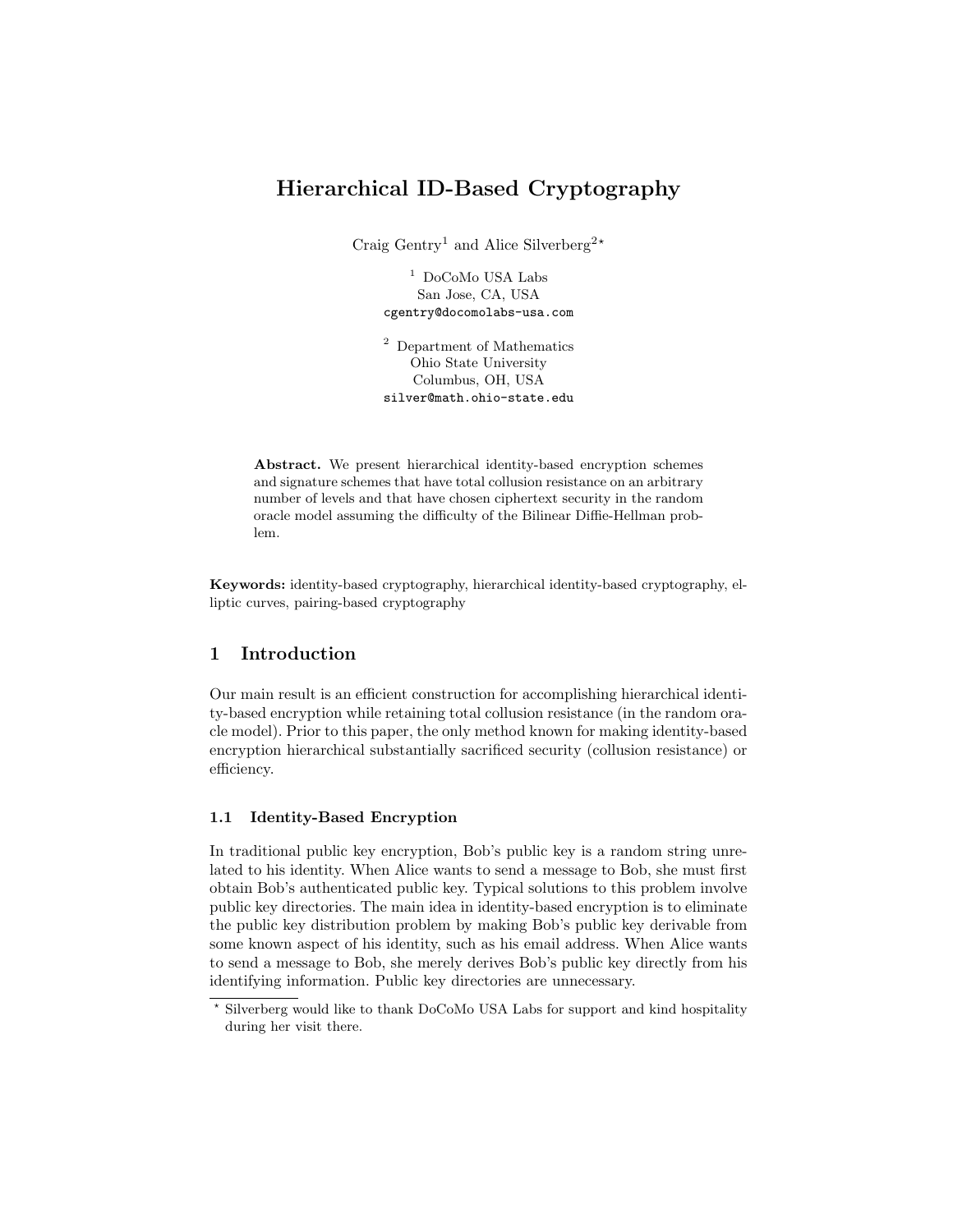Shamir [17] proposed the idea of identity-based cryptography in 1984, and described an identity-based signature scheme in the same article. However, practical identity-based encryption (IBE) schemes were not found until recently with the work of Boneh and Franklin [5, 6] and Cocks [8] in 2001. Cocks's scheme is based on the Quadratic Residuosity Problem, and although encryption and decryption are reasonably fast (about the speed of RSA), there is significant message expansion, i.e., the bit-length of the ciphertext is many times the bit-length of the plaintext. The Boneh-Franklin scheme bases its security on the Bilinear Diffie-Hellman Problem, and is quite fast and efficient when using Weil or Tate pairings on supersingular elliptic curves or abelian varieties.

We must note that ID-based encryption has some disadvantages. Bob receives his private key from a third party called a Private Key Generator (PKG) that computes his private key as a function of its master secret and Bob's identity. This requires Bob to authenticate himself to the PKG (in the same way he would authenticate himself to a CA), and requires a secure channel through which the PKG may send Bob his private key. Bob's PKG must publish parameters that embed its master secret, and Alice must obtain these parameters before sending an encrypted message to Bob. Another disadvantage is that the PKG knows Bob's private key, i.e., key escrow is inherent in ID-based systems. Clearly, escrow is a serious problem for some applications.

However, the advantages of identity-based encryption are compelling. The problem of obtaining authentic public keys has been replaced by the problem of obtaining authentic public parameters of PKGs, but the latter should be less burdensome since there will be substantially fewer PKGs than total users. For example, if everyone uses a single PKG, then everyone in the system can communicate securely without ever having to perform online lookup of public keys or public parameters.

### 1.2 Motivation for Hierarchical ID-Based Encryption (HIDE)

Although having a single PKG would completely eliminate online lookup, it is undesirable for a large network because the PKG becomes a bottleneck. Not only is private key generation computationally expensive, but also the PKG must verify proofs of identity and must establish secure channels to transmit private keys. Hierarchical ID-based encryption (HIDE) allows a root PKG to distribute the workload by delegating private key generation and identity authentication to lower-level PKGs. In a HIDE scheme, a root PKG need only generate private keys for domain-level PKGs, who in turn generate private keys for users in their domains in the next level. Authentication and private key transmission can be done locally. To encrypt a message to Bob, Alice need only obtain the public parameters of Bob's root PKG (and Bob's identifying information); there are no "lower-level parameters." Another advantage of HIDE schemes is damage control: disclosure of a domain PKG's secret does not compromise the secrets of higher-level PKGs. The schemes of Cocks and Boneh-Franklin do not have these properties.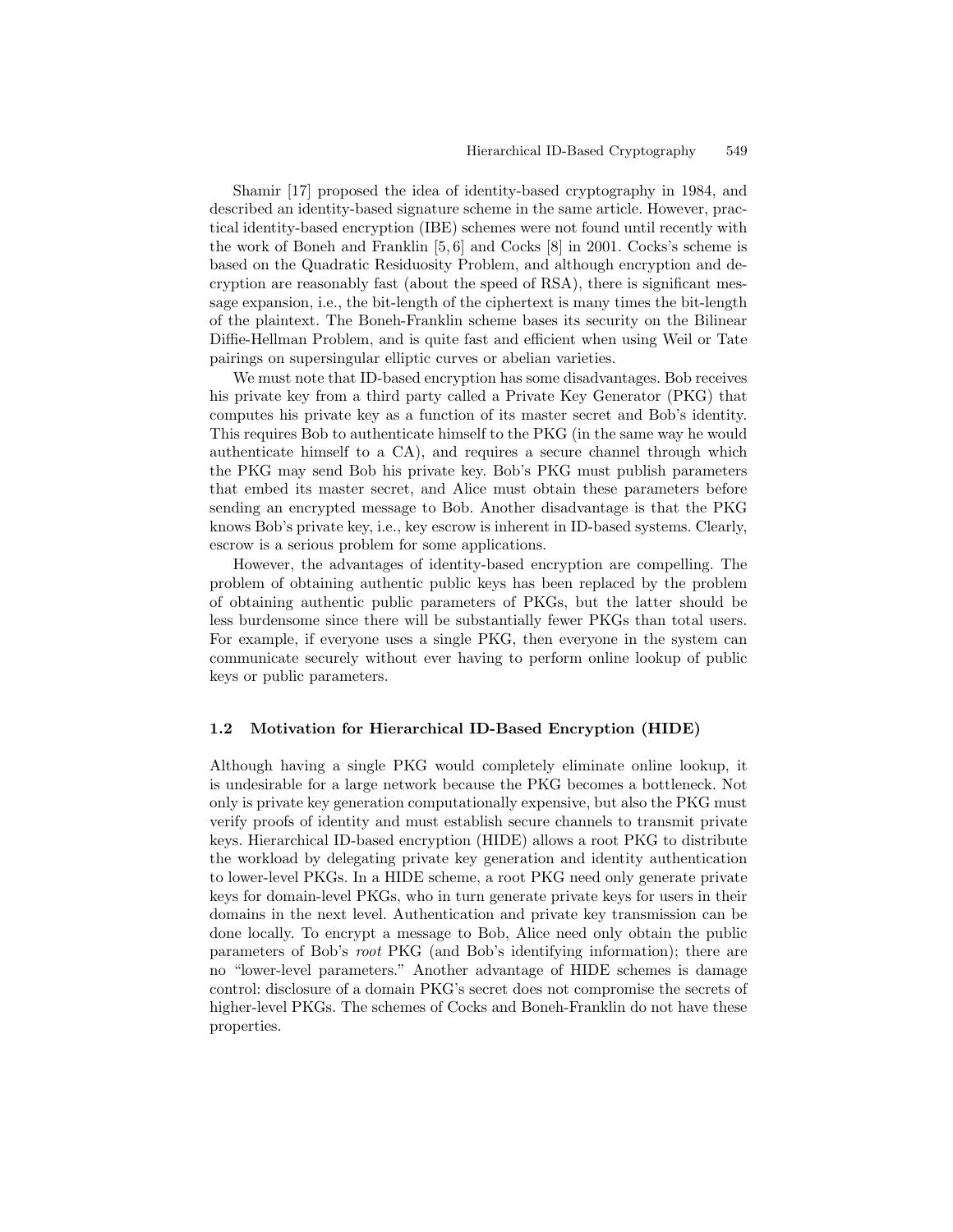A hierarchical ID-based key sharing scheme with partial collusion-resistance is given in [10, 11]. Horwitz and Lynn [12] introduced hierarchical identity-based encryption, and proposed a 2-level HIDE scheme with total collusion-resistance at the first level and with partial collusion-resistance at the second level, i.e., (a threshold number of) users can collude to obtain the secret of their domain PKG (and thereafter masquerade as the domain PKG). This scheme may be practical for applications where collusion below the first level is not a concern. Finding a secure and practical hierarchical identity-based encryption scheme was, prior to this paper, an important open question.

#### 1.3 Our Results

The scheme in this paper extends the Boneh-Franklin IBE scheme in a natural way. It is a practical, fully scalable, HIDE scheme with total collusion resistance and chosen ciphertext security in the random oracle model, regardless of the number of levels in the hierarchy, assuming the difficulty of the same Bilinear Diffie-Hellman (BDH) problem given in [6] (see Section 2 below). The scheme is quite efficient — the bit-length of the ciphertext and the complexity of decryption grow only linearly with the level of the message recipient.<sup>3</sup> For example, if Bob is at level 1 (just below the root PKG) and Carol is at level 10, Alice's ciphertext to Carol will be about 10 times as long as Alice's ciphertext to Bob, and Carol will take about 10 times as long as Bob to decrypt the message from Alice. At the top level, our HIDE scheme is as fast and efficient as Boneh-Franklin. We show how the scheme can be modified to reduce ciphertext expansion.

The intuitively surprising aspect of this scheme is that, even though lowerlevel PKGs generate additional random information, this does not necessitate adding public parameters below the root level. Also, the random information generated by a lower-level PKG does not adversely affect the ability of users not under the lower-level PKG to send encrypted communications to users under the lower-level PKG.

A hierarchical ID-based signature (HIDS) scheme follows naturally from our HIDE scheme (see Section 4). We also introduce the concept of dual-ID-based encryption (where the ciphertext is a function of both the encrypter and decrypter's identities) and show how this concept, in the context of hierarchical ID-based encryption, allows the length of the ciphertext to be reduced and permits the creation of "escrow shelters" that limit the scope of key escrow.

The rest of the paper is organized as follows. Definitions and background information are given in Section 2. Our hierarchical ID-based encryption scheme is presented in Section 3. An associated hierarchical ID-based signature scheme is given in Section 4. Section 5 gives modifications to minimize the ciphertext expansion. Section 6 discusses how to the restrict the scope of key escrow. Section 7 gives security definitions and results (the full version will contain the proofs). Additional extensions and variations are given in Section 8.

<sup>&</sup>lt;sup>3</sup> Contrast this with [12], where the complexity of encryption grows linearly with the security against collusion of a domain PKG's secret. Our scheme has total collusion resistance assuming the difficulty of BDH.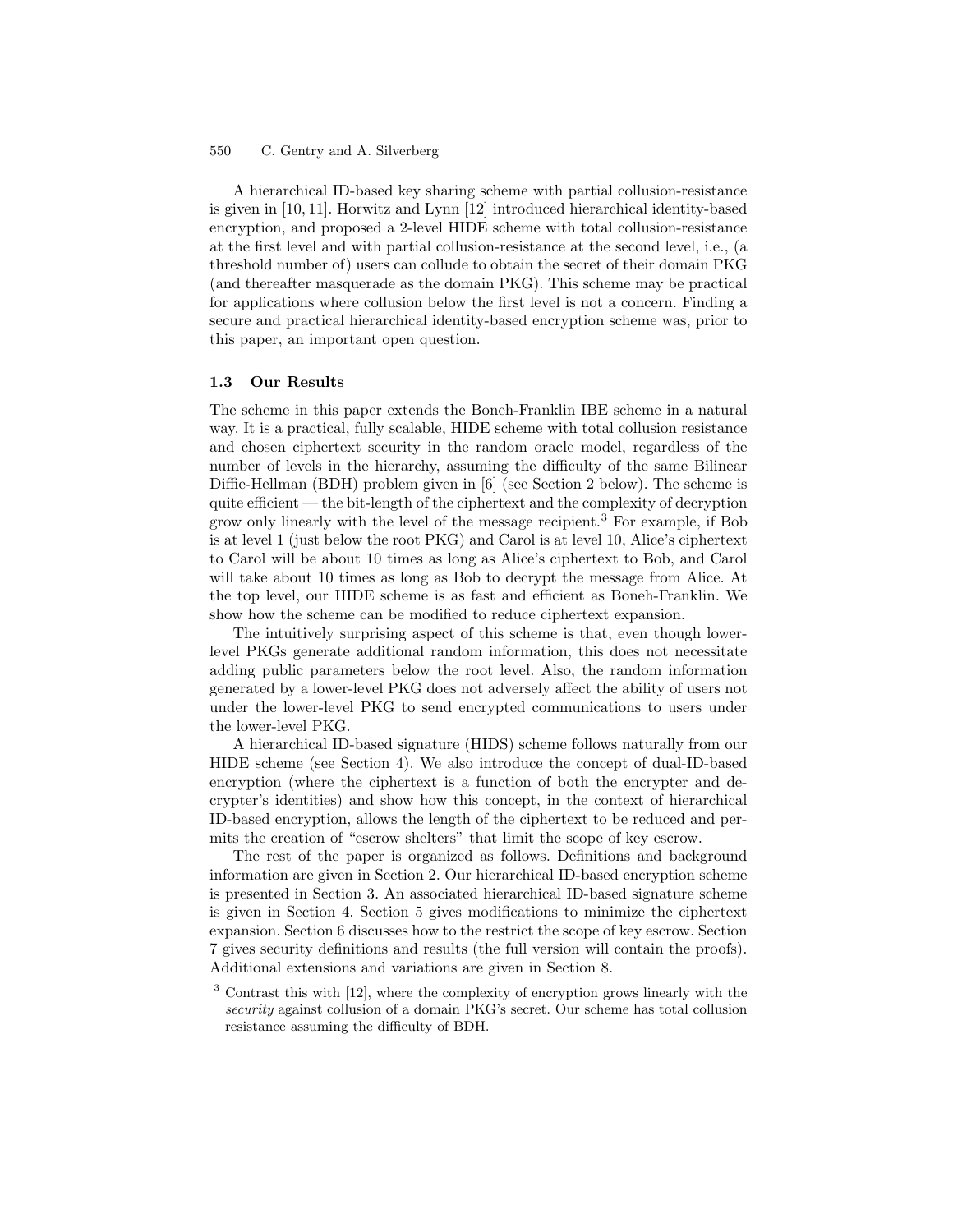# 2 Definitions

In this section, we give some definitions similar to those given in [5, 6, 12].

ID-tuple: A user has a position in the hierarchy, defined by its tuple of IDs:  $(ID_1, \ldots, ID_t)$ . The user's ancestors in the hierarchy tree are the root PKG and the users / lower-level PKGs whose ID-tuples are  $\{(\text{ID}_1, \ldots, \text{ID}_i) : 1 \leq i < t\}.$ Hierarchical Identity-Based Encryption (HIDE): a HIDE scheme is specified by five randomized algorithms: Root Setup, Lower-level Setup, Extraction, Encryption, and Decryption:

**Root Setup:** The root PKG takes a security parameter  $K$  and returns params (system parameters) and a root secret. The system parameters include a description of the message space  $\mathcal M$  and the ciphertext space  $\mathcal C$ . The system parameters will be publicly available, while only the root PKG will know the root secret.

Lower-level Setup: Lower-level users must obtain the system parameters of the root PKG. In HIDE schemes, a lower-level user is not permitted to have any "lower-level parameters" of its own. However, this constraint does not necessarily preclude a lower-level PKG from generating its own lower-level secret, which it may use in issuing private keys to its children. In fact, in our HIDE scheme, a lower-level PKG may generate a lower-level secret, or it may generate random one-time secrets for each Extraction.

Extraction: A PKG (whether the root one or a lower-level one) with ID-tuple  $(ID_1, \ldots, ID_t)$  may compute a private key for any of its children (e.g., with IDtuple  $(ID_1, \ldots, ID_t, ID_{t+1})$  by using the system parameters and its private key (and any other secret information).

**Encryption:** A sender inputs params,  $M \in \mathcal{M}$  and the ID-tuple of the intended message recipient, and computes a ciphertext  $C \in \mathcal{C}$ .

**Decryption:** A user inputs params,  $C \in \mathcal{C}$ , and its private key d, and returns the message  $M \in \mathcal{M}$ .

Encryption and decryption must satisfy the standard consistency constraint, namely when  $d$  is the private key generated by the Extraction algorithm for ID-tuple, then:

 $\forall M \in \mathcal{M}: \text{Decryption}(params, d, C) = M$ 

where  $C = \text{Encryption}(params, \text{ID-tuple}, M)$ .

Hierarchical ID-based Signature (HIDS): a HIDS scheme is specified by five randomized algorithms: Root Setup, Lower-level Setup, Extraction, Signing, and Verification. For Root Setup, the system parameters are supplemented to include a description of the signature space  $S$ . Lower-level Setup and Extraction are as above.

**Signing:** A signer inputs params, its private key d, and  $M \in \mathcal{M}$  and outputs a signature  $S \in \mathcal{S}$ .

**Verification:** A user inputs params, the ID-tuple of the signer,  $M \in \mathcal{M}$ , and  $S \in \mathcal{S}$  and outputs "valid" or "invalid."

Signing and verification must also satisfy a consistency constraint, namely when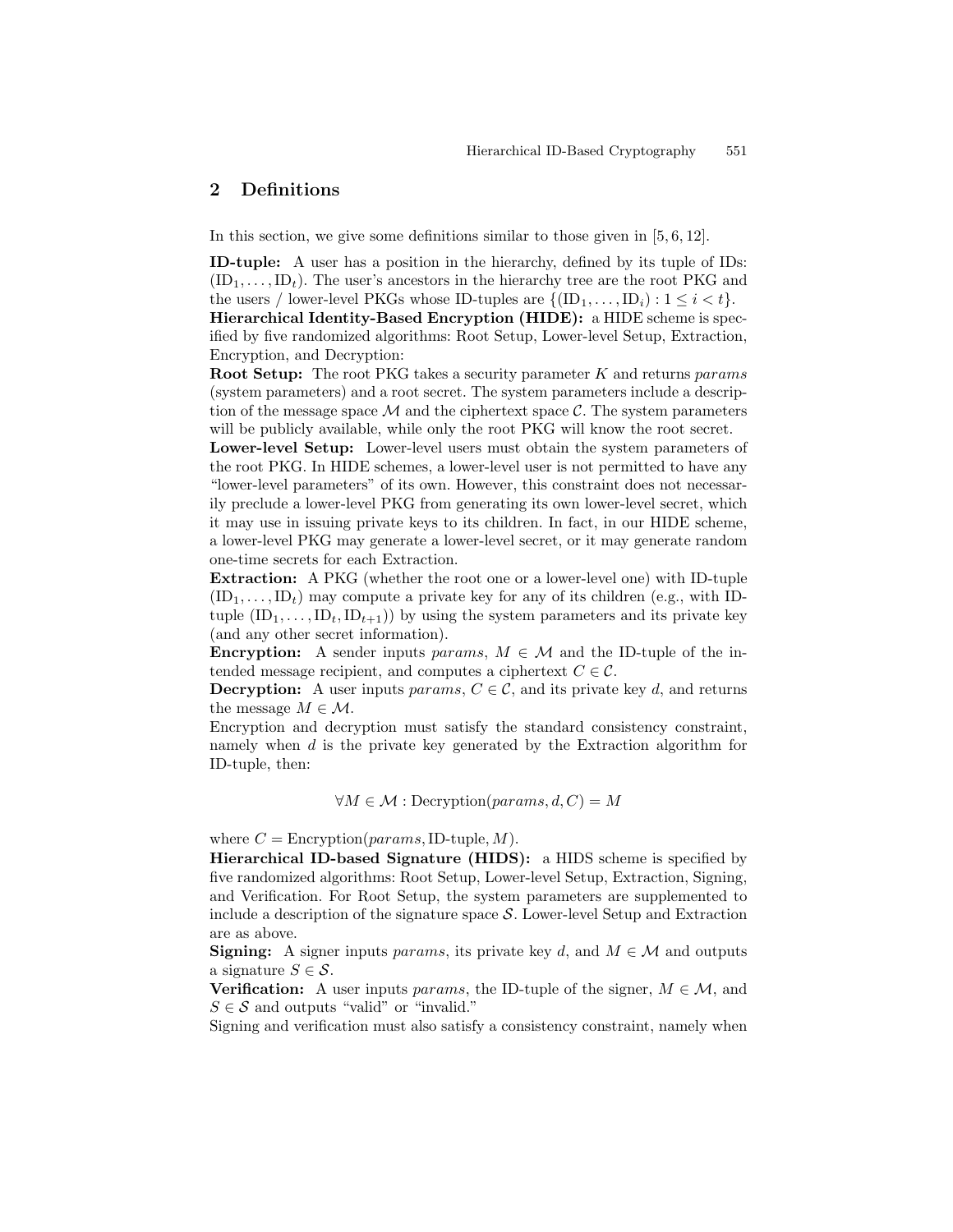$d$  is the private key generated by the Extraction algorithm for ID-tuple, then:

 $\forall M \in \mathcal{M} : \text{Verification}(params, \text{ID-tuple}, M, S) = \text{``valid''}$ 

where  $S =$  Signing( $params, d, M$ ).

The security of our HIDE scheme is based on the difficulty of the Bilinear Diffie-Hellman (BDH) Problem. Let  $\mathbb{G}_1$  and  $\mathbb{G}_2$  be two cyclic groups of some large prime order q. We write  $\mathbb{G}_1$  additively and  $\mathbb{G}_2$  multiplicatively. Our HIDE scheme makes use of a "bilinear" pairing.

**Admissible pairings:** We will call  $\hat{e}$  an *admissible pairing* if  $\hat{e}$  :  $\mathbb{G}_1 \times \mathbb{G}_1 \to \mathbb{G}_2$ is a map with the following properties:

- 1. Bilinear:  $\hat{e}(aQ, bR) = \hat{e}(Q, R)^{ab}$  for all  $Q, R \in \mathbb{G}_1$  and all  $a, b \in \mathbb{Z}$ .
- 2. Non-degenerate: The map does not send all pairs in  $\mathbb{G}_1 \times \mathbb{G}_1$  to the identity in  $\mathbb{G}_2$ .
- 3. Computable: There is an efficient algorithm to compute  $\hat{e}(Q, R)$  for any  $Q, R \in \mathbb{G}_1$ .

We will also need the mapping  $\hat{e}$  to be symmetric, i.e.,  $\hat{e}(Q, R) = \hat{e}(R, Q)$ for all  $Q, R \in \mathbb{G}_1$ , but this follows immediately from the bilinearity property and the fact that  $\mathbb{G}_1$  is a cyclic group. We note that the Weil and Tate pairings associated with supersingular elliptic curves or abelian varieties can be modified to create such bilinear maps, as in  $[13, 5, 7]$ ; see also  $[14, 2]$ .

BDH Parameter Generator: As in [5], we say that a randomized algorithm IG is a BDH parameter generator if IG takes a security parameter  $K > 0$ , runs in time polynomial in K, and outputs the description of two groups  $\mathbb{G}_1$ and  $\mathbb{G}_2$  of the same prime order q and the description of an admissible pairing  $\hat{e} : \mathbb{G}_1 \times \mathbb{G}_1 \to \mathbb{G}_2.$ 

Bilinear Diffie-Hellman (BDH) Problem: Given a randomly chosen  $P \in$  $\mathbb{G}_1$ , as well as aP, bP, and cP (for unknown randomly chosen  $a, b, c \in \mathbb{Z}/q\mathbb{Z}$ ), compute  $\hat{e}(P,P)^{abc}$ .

For the BDH problem to be hard,  $\mathbb{G}_1$  and  $\mathbb{G}_2$  must be chosen so that there is no known algorithm for efficiently solving the Diffie-Hellman problem in either  $\mathbb{G}_1$  or  $\mathbb{G}_2$ . Note that if the BDH problem is hard for a pairing  $\hat{e}$ , then it follows that  $\hat{e}$  is non-degenerate.

**Bilinear Diffie-Hellman Assumption:** As in [5], if  $I\mathcal{G}$  is a BDH parameter generator, the advantage  $Adv_{LG}(\mathcal{B})$  that an algorithm  $\mathcal{B}$  has in solving the BDH problem is defined to be the probability that the algorithm  $\mathcal B$  outputs  $\hat e(P, P)^{abc}$ on inputs  $\mathbb{G}_1, \mathbb{G}_2, \hat{e}, P, aP, bP, cP$ , where  $(G_1, \mathbb{G}_2, \hat{e})$  is the output of  $\mathcal{IG}$  for sufficiently large security parameter K, P is a random generator of  $\mathbb{G}_1$ , and  $a, b, c$ are random elements of  $\mathbb{Z}/q\mathbb{Z}$ . The Bilinear Diffie-Hellman assumption is that  $Adv_{\mathcal{IG}}(\mathcal{B})$  is negligible for all efficient algorithms  $\mathcal{B}$ .

# 3 Hierarchical ID-Based Encryption Schemes

We describe our scheme in a format similar to that used in [6]. We begin by describing a basic scheme, and then extend it to a full scheme that is secure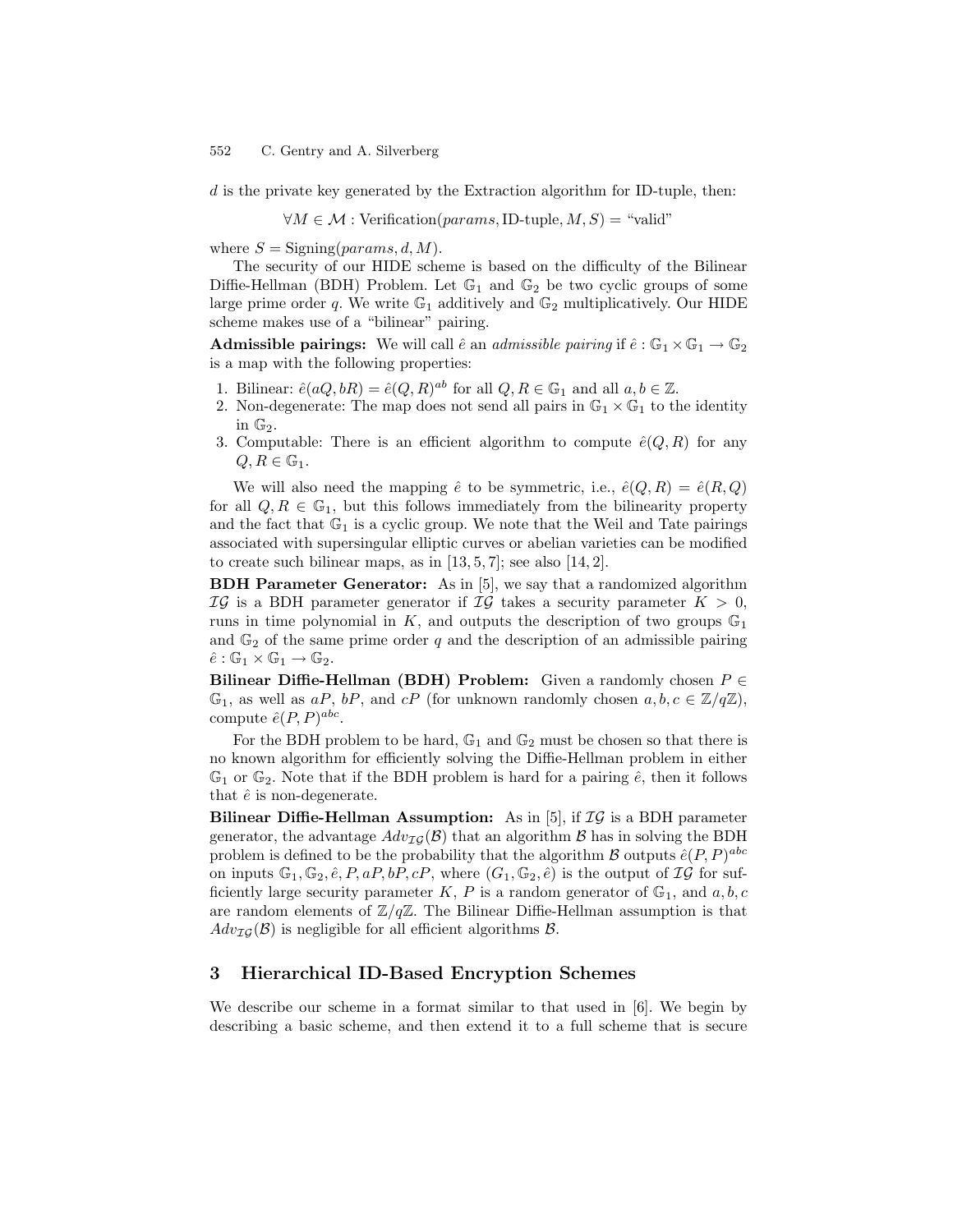against adaptive chosen ciphertext attack in the random oracle model, assuming the difficulty of the BDH problem.

We may sometimes refer to elements of  $\mathbb{G}_1$  as "points," which may suggest that  $\hat{e}$  is a modified Weil or Tate pairing, but we note again that any admissible pairing  $\hat{e}$  will work.

#### 3.1 BasicHIDE

Let Level<sub>i</sub> be the set of entities at level i, where Level<sub>0</sub> = {Root PKG}. Let K be the security parameter given to the setup algorithm, and let  $\mathcal{IG}$  be a BDH parameter generator.

Root Setup: The root PKG:

- 1. runs  $IG$  on input K to generate groups  $\mathbb{G}_1, \mathbb{G}_2$  of some prime order q and an admissible pairing  $\hat{e}$ :  $\mathbb{G}_1 \times \mathbb{G}_1 \to \mathbb{G}_2$ ;
- 2. chooses an arbitrary generator  $P_0 \in \mathbb{G}_1$ ;
- 3. picks a random  $s_0 \in \mathbb{Z}/q\mathbb{Z}$  and sets  $Q_0 = s_0 P_0$ ;
- 4. chooses cryptographic hash functions  $H_1: \{0,1\}^* \to \mathbb{G}_1$  and  $H_2: \mathbb{G}_2 \to$  $\{0,1\}^n$  for some n. The security analysis will treat  $H_1$  and  $H_2$  as random oracles.

The message space is  $\mathcal{M} = \{0, 1\}^n$ . The ciphertext space is  $\mathcal{C} = \mathbb{G}_1^t \times \{0, 1\}^n$ where t is the level of the recipient. The system parameters are params  $=$  $(\mathbb{G}_1, \mathbb{G}_2, \hat{e}, P_0, Q_0, H_1, H_2)$ . The root PKG's secret is  $s_0 \in \mathbb{Z}/q\mathbb{Z}$ .

Lower-level Setup: Entity  $E_t \in \text{Level}_t$  picks a random  $s_t \in \mathbb{Z}/q\mathbb{Z}$ , which it keeps secret.

Extraction: Let  $E_t$  be an entity in Level<sub>t</sub> with ID-tuple  $(ID_1, \ldots, ID_t)$ , where  $(ID_1, \ldots, ID_i)$  for  $1 \leq i \leq t$  is the ID-tuple of  $E_t$ 's ancestor at Level<sub>i</sub>. Set  $S_0$  to be the identity element of  $\mathbb{G}_1$ . Then  $E_t$ 's parent:

- 1. computes  $P_t = H_1(\text{ID}_1, \ldots, \text{ID}_t) \in \mathbb{G}_1;$
- 2. sets  $E_t$ 's secret point  $S_t$  to be  $S_{t-1} + s_{t-1}P_t = \sum_{i=1}^t s_{i-1}P_i$ ;
- 3. also gives  $E_t$  the values of  $Q_i = s_i P_0$  for  $1 \le i \le t 1$ .

*Encryption:* To encrypt  $M \in \mathcal{M}$  with the ID-tuple  $(ID_1, \ldots, ID_t)$ , do the following:

- 1. Compute  $P_i = H_1(\text{ID}_1, \ldots, \text{ID}_i) \in \mathbb{G}_1$  for  $1 \leq i \leq t$ .
- 2. Choose a random  $r \in \mathbb{Z}/q\mathbb{Z}$ .
- 3. Set the ciphertext to be:

$$
C = [rP_0, rP_2, \dots, rP_t, M \oplus H_2(g^r)] \text{ where } g = \hat{e}(Q_0, P_1) \in \mathbb{G}_2.
$$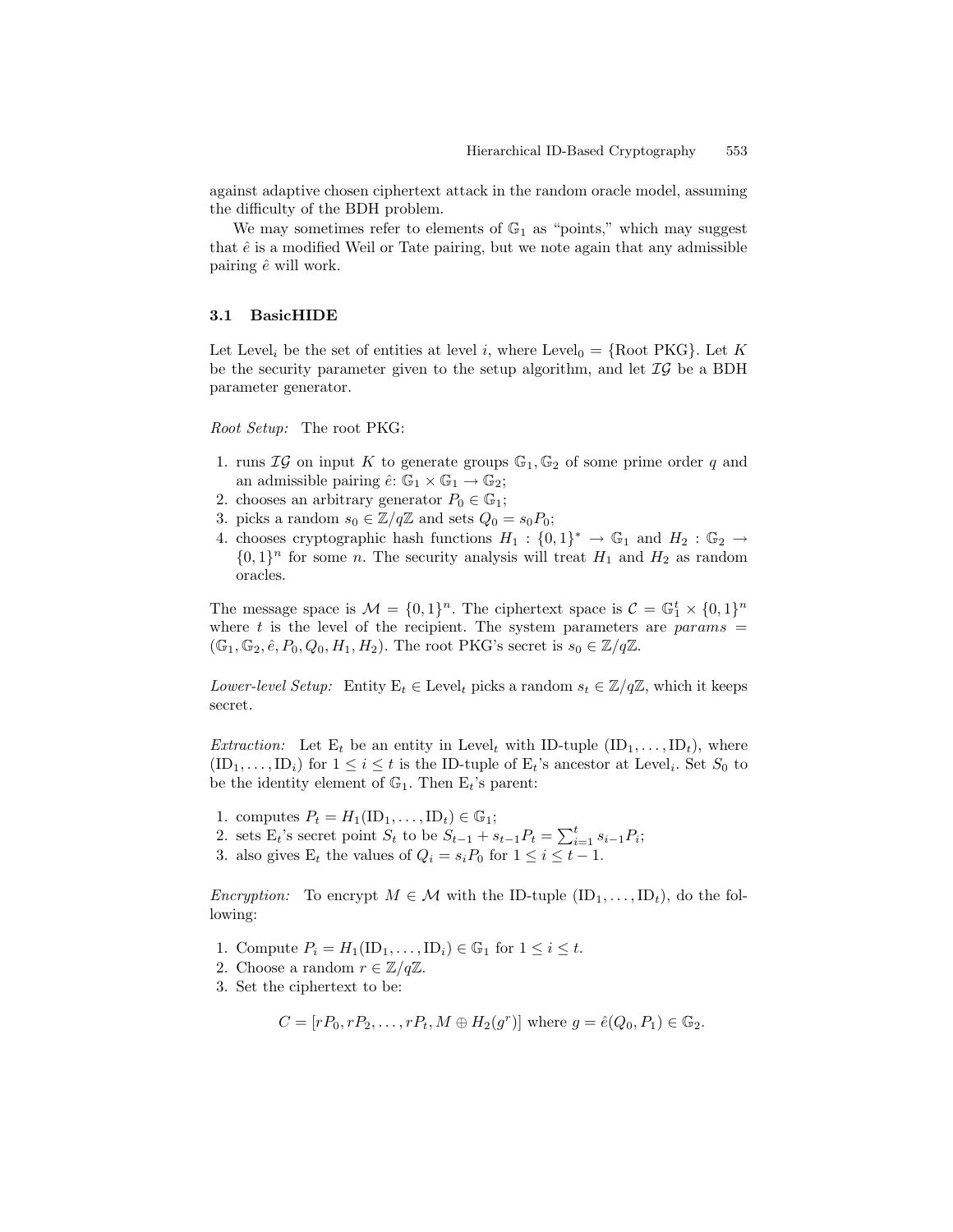*Decryption:* Let  $C = [U_0, U_2, \ldots, U_t, V] \in \mathcal{C}$  be the ciphertext encrypted using the ID-tuple  $(ID_1, \ldots, ID_t)$ . To decrypt C,  $E_t$  computes:

$$
V \oplus H_2(\frac{\hat{e}(U_0, S_t)}{\prod_{i=2}^t \hat{e}(Q_{i-1}, U_i)}) = M.
$$

This concludes the description of our BasicHIDE scheme.

Remark 1. Each lower-level PKG — say, in Level<sub>t</sub> — has a secret  $s_t \in \mathbb{Z}/q\mathbb{Z}$ , just like the root PKG. A lower-level PKG uses this secret to generate a secret point for each of its children, just as the root PKG does. An interesting fact, however, is that lower-level PKGs need not always use the same  $s_t$  for each private key extraction. Rather,  $s_t$  could be generated randomly for each of the PKG's children.

Remark 2.  $H_1$  can be chosen to be an iterated hash function so that, for example,  $P_i$  may be computed as  $H_1(P_{i-1}, \text{ID}_i)$  rather than  $H_1(\text{ID}_1, \ldots, \text{ID}_i)$ .

Remark 3. In what follows, we may refer to  $S_t$  as  $E_t$ 's private point, and to  $\{Q_i : 1 \leq i < t\}$  as  $E_i$ 's  $Q$ -values. We say that  $S'_t$  and  $\{Q'_i : 1 \leq i < t\}$  form a valid private key for the point-tuple  $(P_1, \ldots, P_t)$  if  $S'_t = s_0 P_1 + \sum_{i=1}^{t-1} s'_i P_{i+1}$  and  $Q'_i = s'_i P_0$  for some  $(s'_1, \ldots, s'_{t-1}) \in (\mathbb{Z}/q\mathbb{Z})^{t-1}$ .

Remark 4. Note that the same g can be used for all descendants of  $E_1$ . This value can be precomputed.

### 3.2 FullHIDE: HIDE with Chosen Ciphertext Security

In [6], Fujisaki-Okamoto padding [9] is used to convert a basic IBE scheme to an IBE scheme that is chosen ciphertext secure in the random oracle model. In the same way, BasicHIDE can be converted to FullHIDE, a HIDE scheme that is chosen ciphertext secure in the random oracle model. Next we describe the scheme FullHIDE.

Setup: As in the BasicHIDE scheme, but in addition choose hash functions  $H_3: \{0,1\}^n \times \{0,1\}^n \to \mathbb{Z}/q\mathbb{Z}$  and  $H_4: \{0,1\}^n \to \{0,1\}^n$ .

Extraction: As in the BasicHIDE scheme.

Encryption: To encrypt  $M \in \mathcal{M}$  with the ID-tuple  $(ID_1, \ldots, ID_t)$ , do the following:

- 1. compute  $P_i = H_1(\text{ID}_1, \ldots, \text{ID}_i) \in \mathbb{G}_1$  for  $1 \leq i \leq t$ ,
- 2. choose a random  $\sigma \in \{0,1\}^n$ ,
- 3. set  $r = H_3(\sigma, M)$ , and
- 4. set the ciphertext to be:

 $C = [rP_0, rP_2, \dots, rP_t, \sigma \oplus H_2(g^r), M \oplus H_4(\sigma)]$ 

where  $g = \hat{e}(Q_0, P_1) \in \mathbb{G}_2$  as before.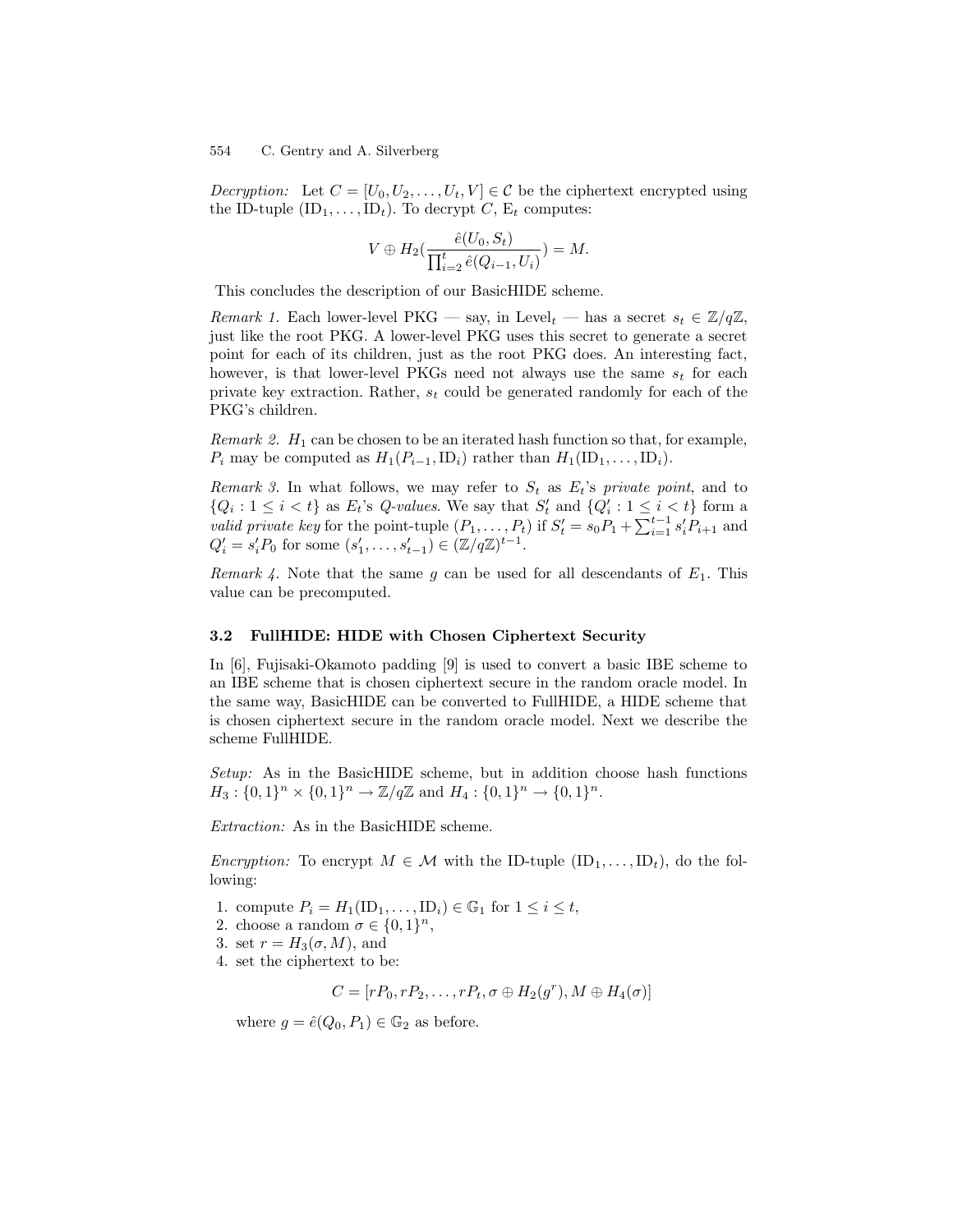Decryption: Let  $C = [U_0, U_2, \ldots, U_t, V, W] \in \mathcal{C}$  be the ciphertext encrypted using the ID-tuple  $(ID_1, ..., ID_t)$ . If  $(U_0, U_2, ..., U_t) \notin \mathbb{G}_1^t$ , reject the ciphertext. To decrypt  $C$ ,  $E_t$  does the following:

1. computes

$$
V \oplus H_2\left(\frac{\hat{e}(U_0, S_t)}{\prod_{i=2}^t \hat{e}(Q_{i-1}, U_i)}\right) = \sigma,
$$

- 2. computes  $W \oplus H_4(\sigma) = M$ ,
- 3. sets  $r = H_3(\sigma, M)$  and tests that  $[U_0, U_2, \ldots, U_t, V]$  is a BasicHIDE encryption of M using r and  $(ID_1, \ldots, ID_t)$ . If not, it rejects the ciphertext.
- 4. outputs  $M$  as the decryption of  $C$ .

Note that M is encrypted as  $W = M \oplus H_4(\sigma)$ . This can be replaced by  $W =$  $E_{H_4(\sigma)}(M)$  where E is a semantically secure symmetric encryption scheme (see [9] and Section 4.2 of [6]).

## 4 Hierarchical ID-based Signature (HIDS) Schemes

ID-based encryption, whether hierarchical or not, has a clear advantage over PKI; it does not require online public key lookup. On the other hand, it is not so clear that ID-based signatures have an advantage over traditional signature schemes using PKI. Indeed, any public-key signature scheme may be transformed into an ID-based (hierarchical) signature scheme by using (a hierarchy of) certificates, since certificates "bind" an identity to a public key.

The previous comments notwithstanding, we present a Hierarchical ID-based Signature (HIDS) scheme based on the difficulty of solving the Diffie-Hellman problem in the group  $\mathbb{G}_1$ . When viewed in isolation, this HIDS scheme is not especially useful for the reasons stated above (though it may be more efficient). However, as will be explained later, the HIDS scheme becomes quite useful when viewed in combination with the HIDE scheme as a complete package.

#### 4.1 A HIDS Scheme

As noted by Moni Naor (see Section 6 of [6]), an IBE scheme can be immediately converted into a public key signature scheme as follows: the signer's private key is the master key in the IBE scheme. The signer's signature on  $M$  is the IBE decryption key d corresponding to the "public key"  $H_1(\text{ID}) = H_1(M)$ . The verifier checks the signature by choosing a random message  $M'$ , encrypting  $M'$  with  $H_1(M)$ , and trying to decrypt the resulting ciphertext with d. If the ciphertext decrypts correctly, the signature is considered valid.

This observation can be extended to a hierarchical context: a HIDE scheme can be immediately converted to a HIDS scheme. Suppose the signer has IDtuple  $(ID_1, \ldots, ID_t)$ . To sign M, the signer computes a private key d for the ID-tuple  $(ID_1, \ldots, ID_t, M)$ , and sends d to the verifier. As before, the verifier checks the signature by choosing a random message  $M'$ , encrypting  $M'$  with the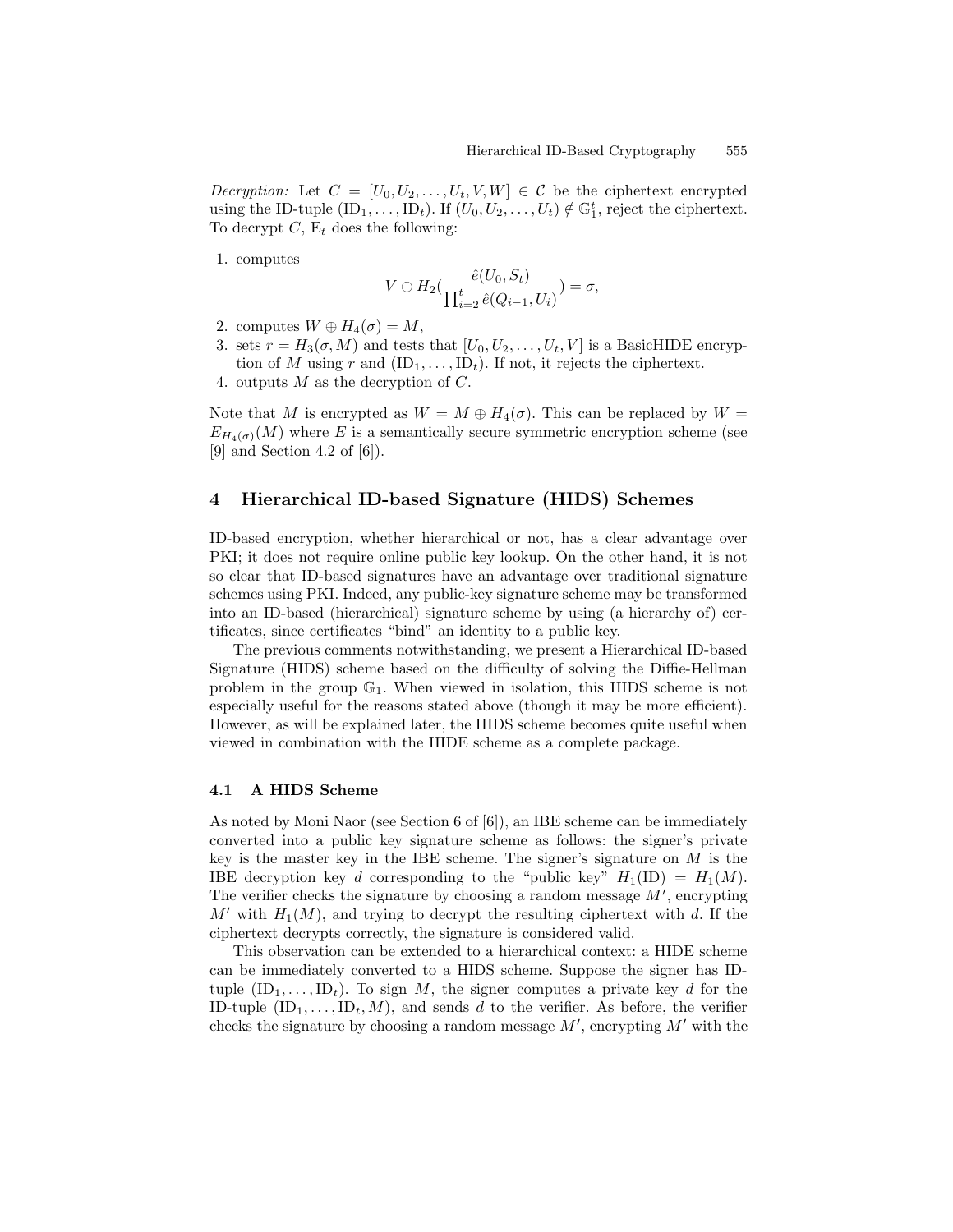"public key"  $(ID_1, \ldots, ID_t, M)$ , and trying to decrypt the resulting ciphertext with d. The security of this HIDS scheme follows immediately from the security of our HIDE scheme, since forging a signer's signature is equivalent to recovering the private key of one of the signer's children.

An obvious pitfall in the HIDS scheme just described is that an attacker might try to get the signer to sign  $M = ID_{t+1}$  where  $ID_{t+1}$  represents an actual identity. In this case, the signer's signature will actually be a private key, which thereafter may be used to decrypt messages and forge signatures. The easy solution to this problem is to use some expedient  $-$  such as a bit prefix  $-$  that distinguishes between signing and private key extraction.

Below we describe our HIDS scheme in more detail. The security of the HIDS scheme is based on the difficulty of solving the Diffie-Hellman problem in the group  $\mathbb{G}_1$  (as opposed to HIDE, which requires the BDH problem to be difficult, and therefore requires the Diffie-Hellman problem in  $\mathbb{G}_2$  to be difficult).

Let Level<sub>i</sub> be the set of entities at level i, where Level<sub>0</sub> = {Root PKG}. Let K be the security parameter given to the setup algorithm, and let  $\mathcal{IG}$  be a BDH parameter generator.

Root Setup: The root PKG:

- 1. runs  $IG$  on input K to generate groups  $\mathbb{G}_1, \mathbb{G}_2$  of prime order q and an admissible pairing  $\hat{e}$ :  $\mathbb{G}_1 \times \mathbb{G}_1 \to \mathbb{G}_2$ ;
- 2. chooses an arbitrary generator  $P_0 \in \mathbb{G}_1$ ;
- 3. picks a random  $s_0 \in \mathbb{Z}/q\mathbb{Z}$  and sets  $Q_0 = s_0 P_0$ ;
- 4. chooses cryptographic hash functions  $H_1: \{0,1\}^* \to \mathbb{G}_1$  and  $H_3: \{0,1\}^* \to$  $\mathbb{G}_1$ . The security analysis will treat  $H_1$  and  $H_3$  as random oracles.

The signature space is  $S = \mathbb{G}_1^{t+1}$  where t is the level of the signer. The system parameters are params =  $(\mathbb{G}_1, \mathbb{G}_2, \hat{e}, P_0, Q_0, H_1, H_3)$ . The root PKG's secret is  $s_0 \in \mathbb{Z}/q\mathbb{Z}$ .

Lower-level Setup: As in BasicHIDE.

Extraction: As in BasicHIDE.

Signing: To sign M with ID-tuple  $(ID_1, \ldots, ID_t)$  (using the secret point  $S_t =$  $\sum_{i=1}^{t} s_{i-1} P_i$  and the points  $Q_i = s_i P_0$  for  $1 \leq i \leq t$ , do the following:

- 1. Compute  $P_M = H_3(\mathbb{ID}_1, \ldots, \mathbb{ID}_t, M) \in \mathbb{G}_1$ . (As suggested above, we might use a bit-prefix or some other method, instead of using a totally different hash function.)
- 2. Compute  $Sig(ID\text{-tuple}, M) = S_t + s_t P_M$ .
- 3. Send  $Sig(\text{ID-tuple}, M)$  and  $Q_i = s_i P_0$  for  $1 \leq i \leq t$ .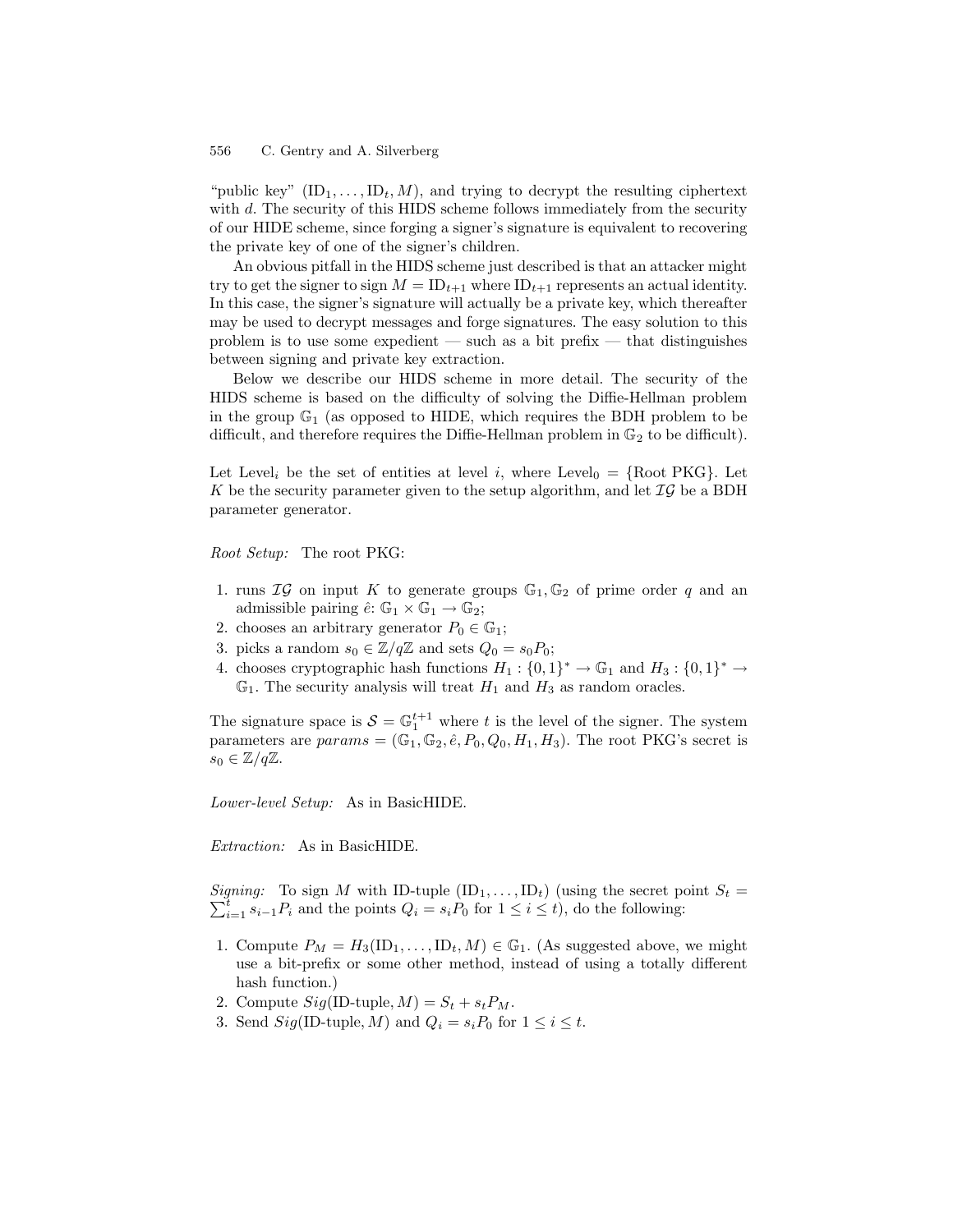Verification: Let  $[Sig, Q_1, \ldots, Q_t] \in \mathcal{S}$  be the signature for (ID-tuple, M). The verifier confirms that:

$$
\hat{e}(P_0, Sig) = \hat{e}(Q_0, P_1)\hat{e}(Q_t, P_M) \prod_{i=2}^t \hat{e}(Q_{i-1}, P_i).
$$

# 5 Shortening the Ciphertext and Signatures

In the HIDE scheme, the length of the ciphertext is proportional to the depth of the recipient in the hierarchy. Similarly, in the hierarchical ID-based signature scheme, the length of the signature is proportional to the depth of the signer in the hierarchy, unless the verifier already has the signer's Q-values. This section discusses ways in which this ciphertext expansion problem may be avoided.

#### 5.1 Dual-HIDE: Dual-Identity-Based Encryption

In 2000, Sakai, Ohgishi and Kasahara [16] presented a "key sharing scheme" based on the Weil pairing. The idea was quite simple: suppose a PKG has a master secret s, and it issues private keys to users of the form  $sP_y$ , where  $P_y =$  $H_1(ID_y)$  and ID<sub>y</sub> is the ID of user y(as in Boneh-Franklin). Then users y and z have a shared secret that only they (and the PKG) may compute, namely,  $\hat{e}(sP_y, P_z) = \hat{e}(P_y, P_z)^s = \hat{e}(P_y, sP_z)$ . They may use this shared secret to encrypt their communications. Notice that this key sharing scheme does not require any interaction between the parties. We can view Sakai, Ohgishi and Kasahara's discovery as a type of "dual-identity-based encryption," where the word "dual" indicates that the identities of both the sender and the recipient (rather than just the recipient) are required as input into the encryption and decryption algorithms. The main practical difference between this scheme and the Boneh-Franklin IBE scheme is that the sender must obtain its *private key* from the PKG before sending encrypted communications, as opposed to merely obtaining the public parameters of the PKG. For other key agreement schemes that could be viewed as dual-identity-based see [3, 4].

In the hierarchical context, Dual-HIDE may be more efficient than HIDE if the sender and recipient are close to each other in the hierarchy tree. Suppose two users, y and z, have the ID-tuples  $(ID_{y1}, \ldots, ID_{yl}, \ldots, ID_{ym})$  and  $(ID_{z1},...,ID_{zl},...,ID_{zn}),$  where

$$
(\text{ID}_{y1},\ldots,\text{ID}_{yl})=(\text{ID}_{z1},\ldots,\text{ID}_{zl}).
$$

In other words, user y is in Level<sub>m</sub>, user z is in Level<sub>n</sub>, and they share a common ancestor in Level<sub>l</sub>. User  $y$  may use Dual-HIDE to encrypt a message to user  $z$ as follows: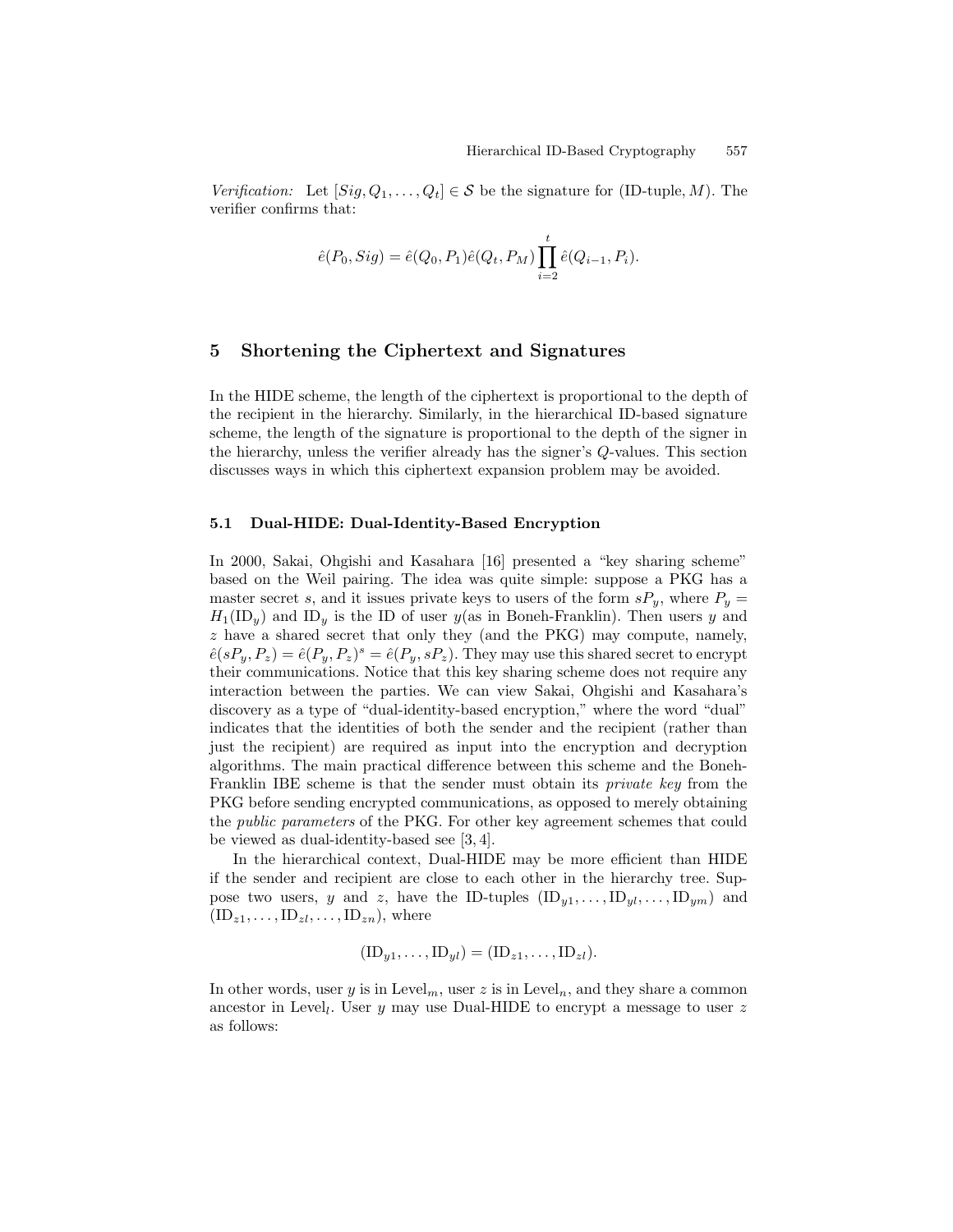*Encryption:* To encrypt  $M \in \mathcal{M}$ , user y:

- 1. Computes  $P_{zi} = H_1(\text{ID}_{z1}, \ldots, \text{ID}_{zi}) \in \mathbb{G}_1$  for  $l + 1 \leq i \leq n$ .
- 2. Chooses a random  $r \in \mathbb{Z}/q\mathbb{Z}$ .
- 3. Sets the ciphertext to be:

$$
C=[rP_0, rP_{z(l+1)}, \ldots, rP_{zn}, M \oplus H_2(g_{yl}^r)]
$$

where

$$
g_{yl} = \frac{\hat{e}(P_0, S_y)}{\prod_{i=l+1}^m \hat{e}(Q_{y(i-1)}, P_{yi})} = \hat{e}(P_0, S_{yl}),
$$

 $S_y$  is y's secret point,  $S_{yl}$  is the secret point of y's and z's common ancestor at level l, and  $Q_{yi} = s_{yi}P_0$  where  $s_{yi}$  is the secret number chosen by y's ancestor at level i.

*Decryption:* Let  $C = [U_0, U_{l+1}, \ldots, U_n, V]$  be the ciphertext. To decrypt C, user z computes:

$$
V \oplus H_2(\frac{\hat{e}(U_0, S_z)}{\prod_{i=l+1}^n \hat{e}(Q_{z(i-1)}, U_i)}) = M.
$$

Note that if y and z have a common ancestor below the root PKG, then the ciphertext is shorter with Dual-HIDE than with non-dual HIDE. Further, using Dual-HIDE, the encrypter y computes  $m - l + 1$  pairings while the decrypter z computes  $n - l + 1$  pairings. (Note that  $m + n - 2l$  is the "length" of the path between y and z in the hierarchy tree.) In the non-dual HIDE scheme, the encrypter computes one pairing while the decrypter computes  $n$  pairings. Thus when  $m < 2l - 1$ , the total work is less with Dual-HIDE than with non-dual HIDE. The relative computing power of the sender and recipient can also be taken into account. In the full paper we will show how to decrease the number of pairings that y and z must compute to  $m + n - 2l + 1$  if their common ancestor in Level<sub>l</sub> always uses the same  $s_l$  rather than generating this number randomly with each private key extraction.

Dual-HIDE also makes domain-specific broadcast encryption possible. Suppose user y wants to encrypt a message to everyone having the same ancestor in Level<sub>l</sub>. Everyone in this common ancestor's domain may compute the shared secret  $\hat{e}(P_0, S_{ul})$ , and so this secret may be used as a shared key of everyone in this domain. Users outside of this domain, other than the parent of the common ancestor, will be unable to compute this pairing. (In Section 6.1, we describe how to exclude even the parent.) Note that Dual-HIDE broadcast is not fully compatible with the HIDS scheme. If Dual-HIDE broadcast and the HIDS scheme use the same parameters, everyone outside the domain who receives a signature from someone in the domain will also be able to compute  $\hat{e}(P_0, S_{yl})$ .

Fujisaki-Okamoto padding turns Dual-HIDE into FullDual-HIDE, a dualidentity encryption scheme with adaptive chosen ciphertext security.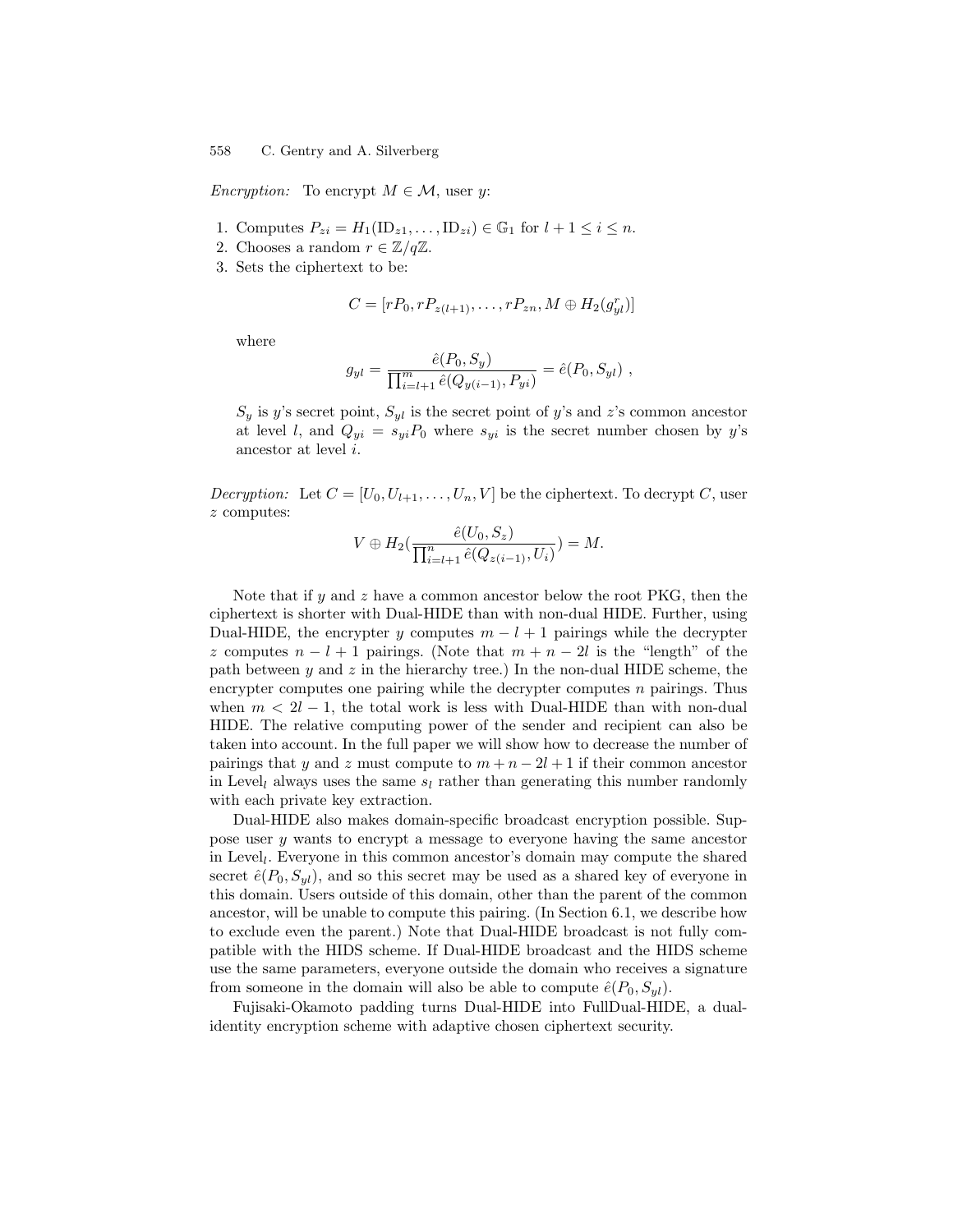## 5.2 Dual-HIDS: Dual-Identity-Based Signatures

Dual hierarchical identity-based signatures (Dual-HIDS) are much easier to explain. If users  $y$  and  $z$ , as above, have a common ancestor in Level<sub>l</sub>, then  $y$  only needs to send  $Q_{ui}$  for  $l + 1 \leq i \leq m$ . This makes the length of the signature proportional to  $m - l$  rather than m.

#### 5.3 Authenticated Lower-level Root PKGs

Suppose that user  $y$  often sends mail to people at a certain university — say, Cryptography State University (CSU ) — but that CSU is deep in the hierarchy, and that  $y$  is not close to CSU in the hierarchy. How do we solve the ciphertext expansion problem? One solution, of course, is for CSU to set up its own root PKG with its own system parameters, unassociated with the "actual" root PKG. After y obtains CSU 's system parameters, its ciphertext to CSU recipients will be shorter. However, we would prefer not to have "rogue" root PKGs.

A better solution is for CSU to set up a root PKG that is "authenticated" by the actual root PKG. For this purpose, the actual root PKG may have an additional parameter, a random message  $M'$ . To set up its authenticated root PKG, CSU "signs" M', generating the signature  $Sig = S_t + s_t P_{M'}$ , where  $S_t$  is CSU 's private point, and  $s_t$  is its lower-level secret. CSU also publishes  $Q_i$  for  $1 \leq i \leq t$ .

Let  $(ID_1, \ldots, ID_t, \ldots, ID_v)$  be the ID-tuple of user z at CSU having pointtuple  $(P_1, \ldots, P_t, \ldots, P_v)$ . Then y may send an encrypted message to z, using the parameters for CSU 's authenticated root PKG, as follows:

Encryption: To encrypt  $M \in \mathcal{M}$ , user y:

- 1. Computes  $P_i = H_1(\text{ID}_1, \ldots, \text{ID}_i) \in \mathbb{G}_1$  for  $t + 1 \leq i \leq v$ .
- 2. Chooses a random  $r \in \mathbb{Z}/q\mathbb{Z}$ .
- 3. Sets the ciphertext to be:

$$
C = [rP_0, rP_{t+1}, \dots, rP_v, M \oplus H_2(g_t^r)]
$$

where

$$
g_t = \frac{\hat{e}(P_0, Sig)}{\hat{e}(s_t P_0, P_{M'})} = \hat{e}(P_0, S_t) .
$$

*Decryption:* Let  $C = [U_0, U_{t+1}, \ldots, U_v, V]$  be the ciphertext. To decrypt C, user z computes:

$$
V \oplus H_2(\frac{\hat{e}(U_0, S_v)}{\prod_{i=t+1}^v \hat{e}(Q_{i-1}, U_i)}) = M
$$

where  $S_v$  is z's private key. The number of pairings computed by the decrypter is  $v - t + 1$ , one more than its depth below CSU, not its depth below the actual root PKG.

Interestingly, if y obtains any signature from CSU , not necessarily on a particular message  $M'$ , then y may use that signature to shorten its ciphertext in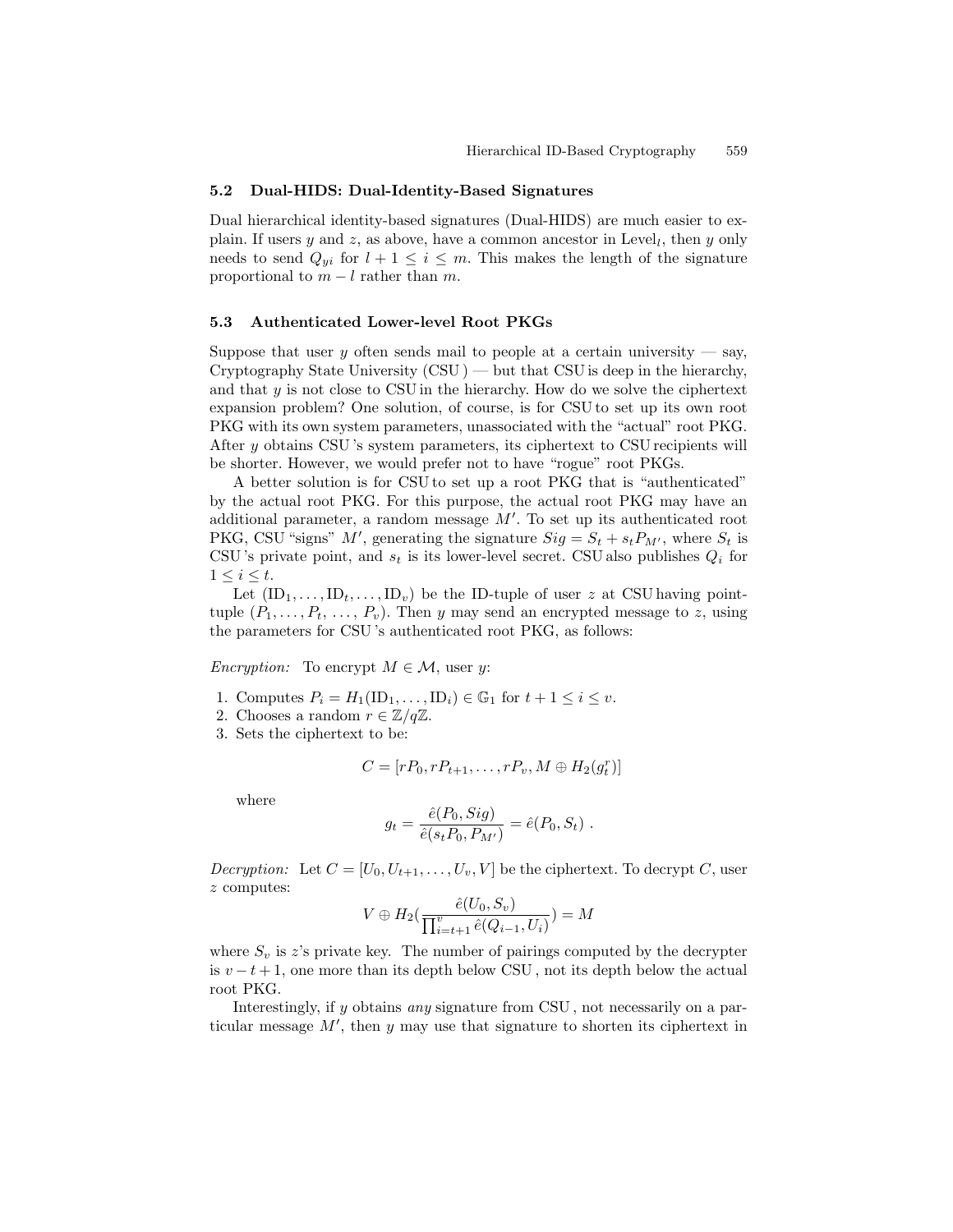the same way. In effect,  $y$ 's possession of any signature from CSU allows  $y$  to use Dual-HIDE as if y's position in the hierarchy is just below CSU. Thus, y may use CSU 's signature to shorten its ciphertext not only to entities below CSU in the hierarchy, but also to any entity that is *close* to CSU in the hierarchy. In general, one could have an "optimized" HIDE scheme in which the sender stores a list of HIDS signatures that it has obtained, and, upon each encryption, searches through that list (which may be put in lexicographic order) to find the signer that is closest in the hierarchy to the intended message recipient, and then uses that signer's signature, in combination with Dual-HIDE, to minimize the length of the ciphertext.

# 6 Restricting Key Escrow

In IBE schemes, key escrow is "inherent" because the PKG knows the private key of each user. Even in the hierarchical scheme of Horwitz and Lynn, every ancestor of a given user in the hierarchy knows that user's private key. Although this key escrow property may be useful in some contexts, it is certainly not desirable for all applications.

In our HIDE scheme, since the private point of a user depends on a secret number known only to the parent of that user, no ancestor other than the parent may compute the user's particular private point. However, the user's ancestors can still decrypt the user's mail; they may simply compute a different (but equally effective) private key for the user based on different lower-level Q-values. Using these different Q-values, they may also forge the user's signature. In this section, we discuss how Dual-HIDE and/or key agreement protocols can be used to restrict this key escrow property.

### 6.1 Restricting Key Escrow using Dual-HIDE

Consider again users  $y$  and  $z$  from Section 5.1 who have a common ancestor in Level<sub>l</sub>. Let's say their common ancestor is Cryptography State University, and suppose that user  $y$  uses Dual-HIDE to encrypt its messages to  $z$ . As stated above, CSU 's parent knows CSU 's private point. From CSU 's perspective, this may be an undesirable situation. However, CSU can easily change its private point  $S_l$  by setting  $S_l := S_l + bP_l$  and setting  $Q_{l-1} := Q_{l-1} + bP_0$  for some random  $b \in \mathbb{Z}/q\mathbb{Z}$ . This new private key is just as effective, and is unknown to CSU 's parent. Assuming that CSU uses its new private key to issue private keys to its children, none of CSU's ancestors will be able to decrypt  $y$ 's message to z encrypted using Dual-HIDE. More specifically, only ancestors of z that are within CSU 's domain will be able to decrypt.

#### 6.2 Authenticated Key Agreement with no Session Key Escrow

HIDS provides a convenient platform on which key agreement may be authenticated (see also [1] for authenticated three-party (non-ID based) key agreement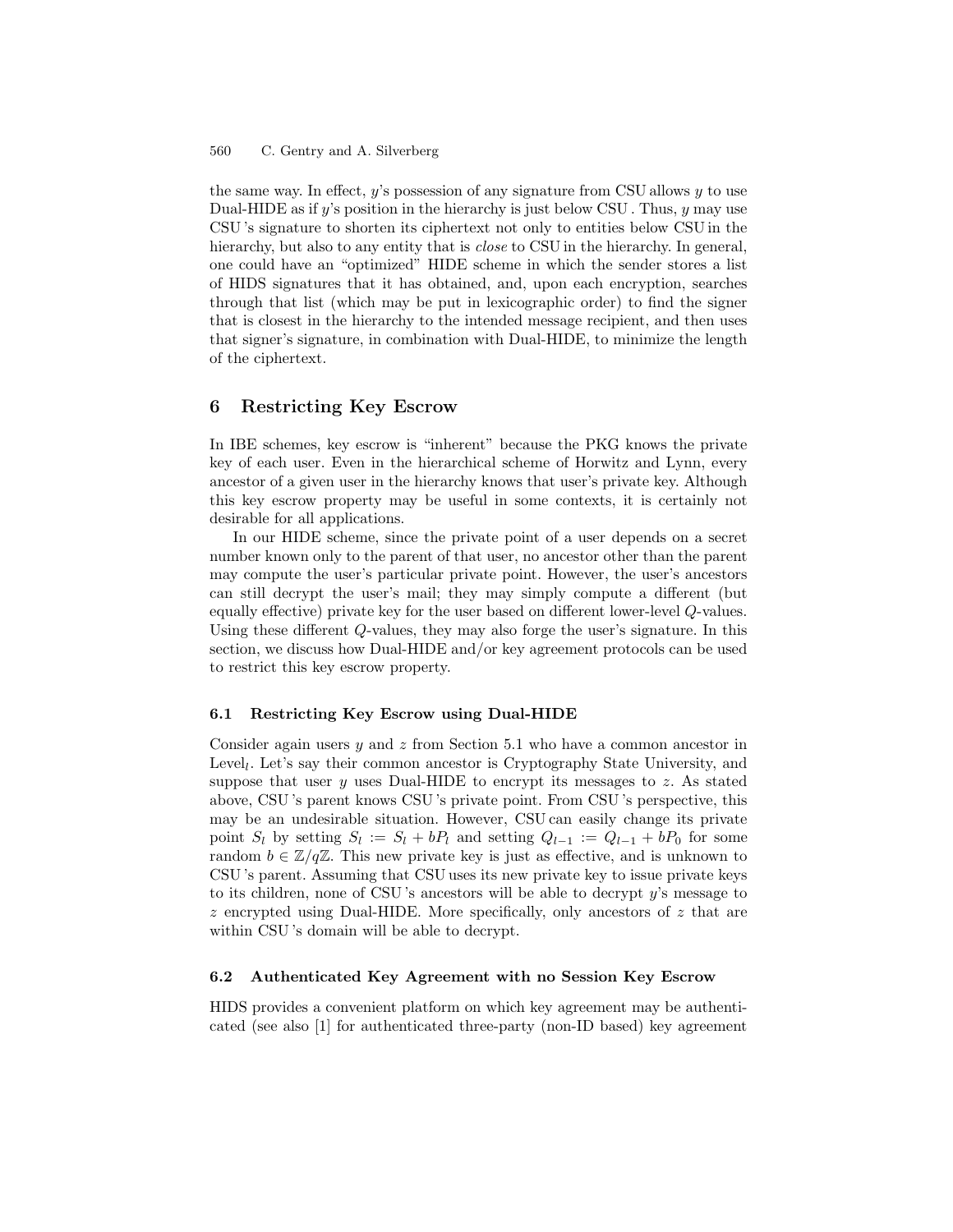protocols using pairings). A simple explicit authenticated key agreement protocol is as follows:

- 1. Alice chooses a random  $a \in \mathbb{Z}/q\mathbb{Z}$  and sends  $aP_0$  and  $Sign(aP_0)$  to Bob.
- 2. Bob chooses a random  $b \in \mathbb{Z}/q\mathbb{Z}$  and sends  $bP_0$  and  $Sign(bP_0)$  to Bob.
- 3. Alice and Bob verify the received signatures and compute the shared secret:  $abP_0$ .

Here, there is no session key escrow. However, there is still an attack scenario: an ancestor of Alice and an ancestor of Bob could collude to mount a man-inthe-middle attack. This attack has an analogue in PKI: CAs could collude in a similar way. Dual-HIDE can be used in combination with key agreement to minimize the possible scope of such collusion among ancestors.

Implicit authentication based on Sakai-Ohgishi-Kasahara key agreement can be done as follows. Alice and Bob first perform a standard (or elliptic curve) Diffie-Hellman exchange, after which Alice thinks the shared Diffie-Hellman value is  $g_A$  and Bob thinks it is  $g_B$ . Then Alice computes the shared secret as  $H(g_A, S_{AB})$  and Bob computes it as  $H(g_B, S_{AB})$ , where H is a one-way collisionresistant hash function and  $S_{AB} = \hat{e}(P_A, P_B)^s = \hat{e}(S_A, P_B) = \hat{e}(S_B, P_A)$ , where  $P_A = H_1(ID_A)$  is Alice's public point and  $S_A = sP_A$  is her private point,  $P_B = H_1(ID_B)$  is Bob's public point and  $S_B = sP_B$  is Bob's private point, and s is their PKG's master secret. Unless the man-in-the-middle is the PKG, it will not be able to compute Alice's or Bob's version of the shared secret, since it does not know  $S_{AB}$ . However, it can prevent Alice and Bob from computing the same shared secret. Alice and Bob will not know that their key agreement protocol has been disrupted until, for example, one sends an undecipherable message to the other. A passive PKG will not know Alice's and Bob's shared Diffie-Hellman value, and is therefore unable to compute the session key.

# 7 Security

#### 7.1 Security Definitions

We first give some definitions that are very similar to those given in  $[5, 6, 12]$ . Their similarity should not be surprising because, at a high level, the security issues involved in hierarchical ID-based cryptography are substantially identical to those in non-hierarchical ID-based cryptography; we are merely adding new levels.

Chosen-ciphertext security: As Boneh and Franklin noted in the context of (non-hierarchical) ID-based cryptography, the standard definition of chosenciphertext security must be strengthened for ID-based systems, since one should assume that an adversary can obtain the private key associated with any identity of its choice (other than the particular identity being attacked). The same applies to hierarchical ID-based cryptography. Thus, we allow an attacker to make "private key extraction queries." Also, as in [6], we allow the adversary to choose the identity on which it wishes to be challenged.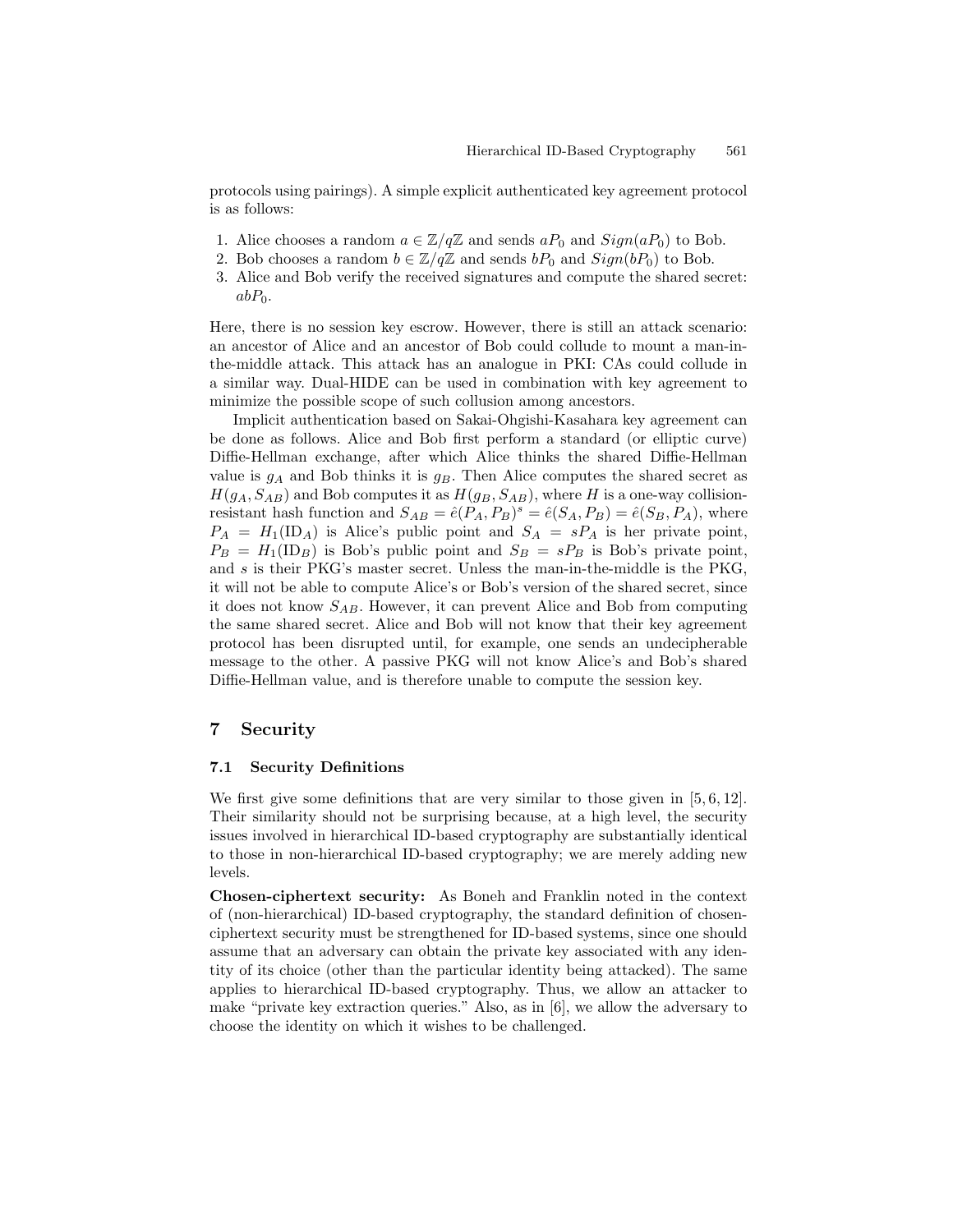One subtlety is that an adversary may choose its target identity adaptively or nonadaptively. An adversary that chooses its target adaptively will first make hash queries and extraction queries, and then choose its target based on the results of these queries. Such an adversary might not have a particular target in mind when it begins the attack, and its eventual target need not even belong to an existing entity. Rather, this adversary is successful if it is able to hack some identity to which it is not entitled. A nonadaptive adversary, on the other hand, chooses its target independently from results of hash queries and extraction queries. For example, such an adversary might target a personal enemy. The adversary may still make hash and extraction queries, but its target choice is based strictly on the target's identity, not on query results. Obviously, security against an adaptively-chosen-target adversary is the stronger, and therefore preferable, notion of security. However, we will address both types of security, since our security proofs against nonadaptively-chosen-target adversaries are stronger.

We say that a HIDE scheme is semantically secure against adaptive chosen ciphertext and adaptive (resp., nonadaptive) chosen target attack (IND-HID-CCA (resp. IND-NHID-CCA)) if no polynomially bounded adversary  $A$  has a non-negligible advantage against the challenger in the following game. (Note: for IND-NHID-CCA, Phase 1 is omitted.)

**Setup:** The challenger takes a security parameter  $K$  and runs the Root Setup algorithm. It gives the adversary the resulting system parameters params. It keeps the root key to itself.

**Phase 1:** The adversary issues queries  $q_1, \ldots, q_m$  where  $q_i$  is one of:

- 1. Public-key query (ID-tuple<sub>i</sub>): The challenger runs a hash algorithm on IDtuple<sub>i</sub> to obtain the public key  $H(\text{ID-tuple}_i)$  corresponding to ID-tuple<sub>i</sub>.
- 2. Extraction query  $(ID-tuple<sub>i</sub>)$ : The challenger runs the Extraction algorithm to generate the private key  $d_i$  corresponding to ID-tuple<sub>i</sub>, and sends  $d_i$  to the adversary.
- 3. Decryption query (ID-tuple<sub>i</sub>, $C_i$ ): The challenger runs the Extraction algorithm to generate the private key  $d_i$  corresponding to ID-tuple<sub>i</sub>, runs the Decryption algorithm to decrypt  $C_i$  using  $d_i$ , and sends the resulting plaintext to the adversary.

These queries may be asked adaptively. Note also that the queried ID-tuple<sub>i</sub> may correspond to a position at any level in the hierarchy.

Challenge: Once the adversary decides that Phase 1 is over, it outputs two equal length plaintexts  $M_0, M_1 \in \mathcal{M}$  and an ID-tuple on which it wishes to be challenged. The only constraints are that neither this ID-tuple nor its ancestors appear in any private key extraction query in Phase 1. Again, this ID-tuple may correspond to a position at any level in the hierarchy. The challenger picks a random bit  $b \in \{0, 1\}$  and sets  $C = \text{Encryption}(params, \text{ID-tuple}, M_b)$ . It sends C as a challenge to the adversary.

**Phase 2:** The adversary issues more queries  $q_{m+1}, \ldots, q_n$  where  $q_i$  is one of:

- 1. Public-key query (ID-tuple<sub>i</sub>): Challenger responds as in Phase 1.
- 2. Extraction query (ID-tuple<sub>i</sub>  $\neq$  ID-tuple or ancestor): Challenger responds as in Phase 1.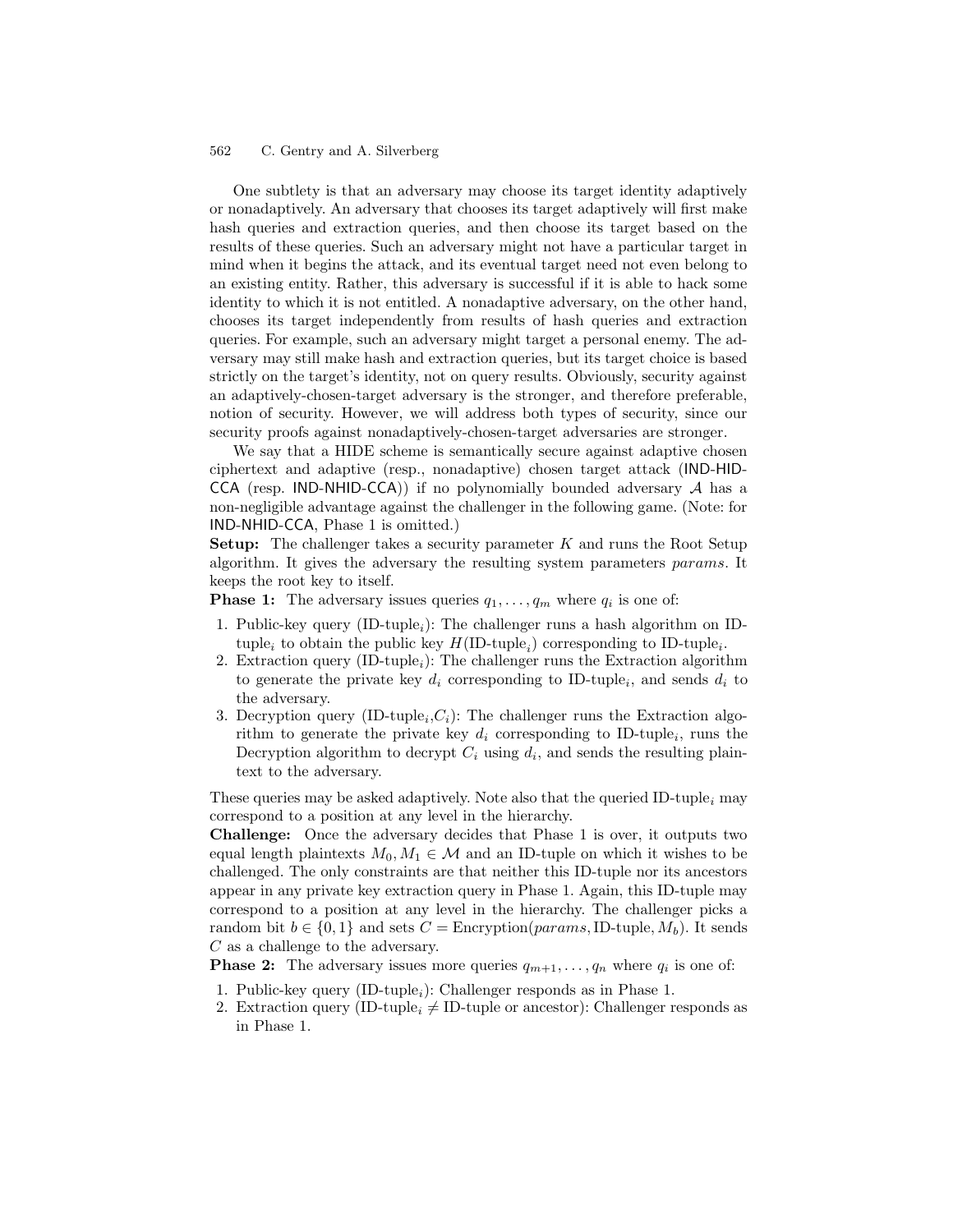3. Decryption query  $((ID\text{-tuple}_i, C_i) \neq (ID\text{-tuple or ancestor}, C))$ : Challenger responds as in Phase 1.

**Guess:** The adversary outputs a guess  $b' \in \{0, 1\}$ . The adversary wins the game if  $b = b'$ . We define its advantage in attacking the scheme to be  $|Pr[b = b'] - \frac{1}{2}|$ .

One way identity-based encryption: As in [5], we define one-way encryption (OWE) for a public key encryption scheme as follows. The adversary  $\mathcal A$  is given a random public key  $K_{pub}$  and a ciphertext C that is the encryption of a random message M using  $K_{pub}$ , and outputs a guess for the plaintext. The adversary is said to have advantage  $\epsilon$  against the scheme if  $\epsilon$  is the probability that A outputs  $M$ . The scheme is said to be a one-way encryption  $(OWE)$  scheme if no polynomial time adversary has a non-negligible advantage in attacking the scheme.

We say that a HIDE scheme is one-way (HID-OWE or NHID-OWE, depending on whether the target is chosen adaptively or not) if no polynomial time adversary has a non-negligible advantage against the challenger in the following game. (Phase 1 is omitted for NHID-OWE.)

**Setup:** The challenger takes a security parameter  $k$  and runs the Root Setup algorithm. It gives the adversary the resulting system parameters params. It keeps the root key to itself.

Phase 1: The adversary makes public-key and/or extraction queries as in Phase 1 above.

Challenge: Once the adversary decides that Phase 1 is over, it outputs a new ID-tuple on which it wishes to be challenged. The challenger picks a random  $M \in \mathcal{M}$  and sets  $C = \text{Encryption}(params, \text{ID-tuple}, M)$ . It sends C as a challenge to the adversary.

Phase 2: The adversary issues more public-key queries and more extraction queries on identities other than this ID-tuple and its ancestors, and the challenger responds as in Phase 1.

**Guess:** The adversary outputs a guess  $M' \in \mathcal{M}$ . The adversary wins the game if  $M = M'$ . We define the adversary's advantage in attacking the scheme to be  $Pr[M = M'].$ 

# 7.2 Security Results

The security of BasicHIDE and Dual-HIDE is based on the difficulty of the BDH problem, as stated in the following theorems (which are analogous to Theorem 4.1 in [6]):

**Theorem 1.** Suppose there is an NHID-OWE adversary A that has advantage  $\epsilon$ against the BasicHIDE or Dual-HIDE scheme for some ID-tuple and that makes  $q_H<sub>2</sub> > 0$  hash queries to the hash function  $H<sub>2</sub>$  and a finite number of private key extraction queries. If the hash functions  $H_1, H_2$  are random oracles, then there is an algorithm B that solves the BDH in groups generated by IG with advantage at least  $(\epsilon - \frac{1}{2^n})/q_{H_2}$  and running time  $O(time(\mathcal{A}))$ .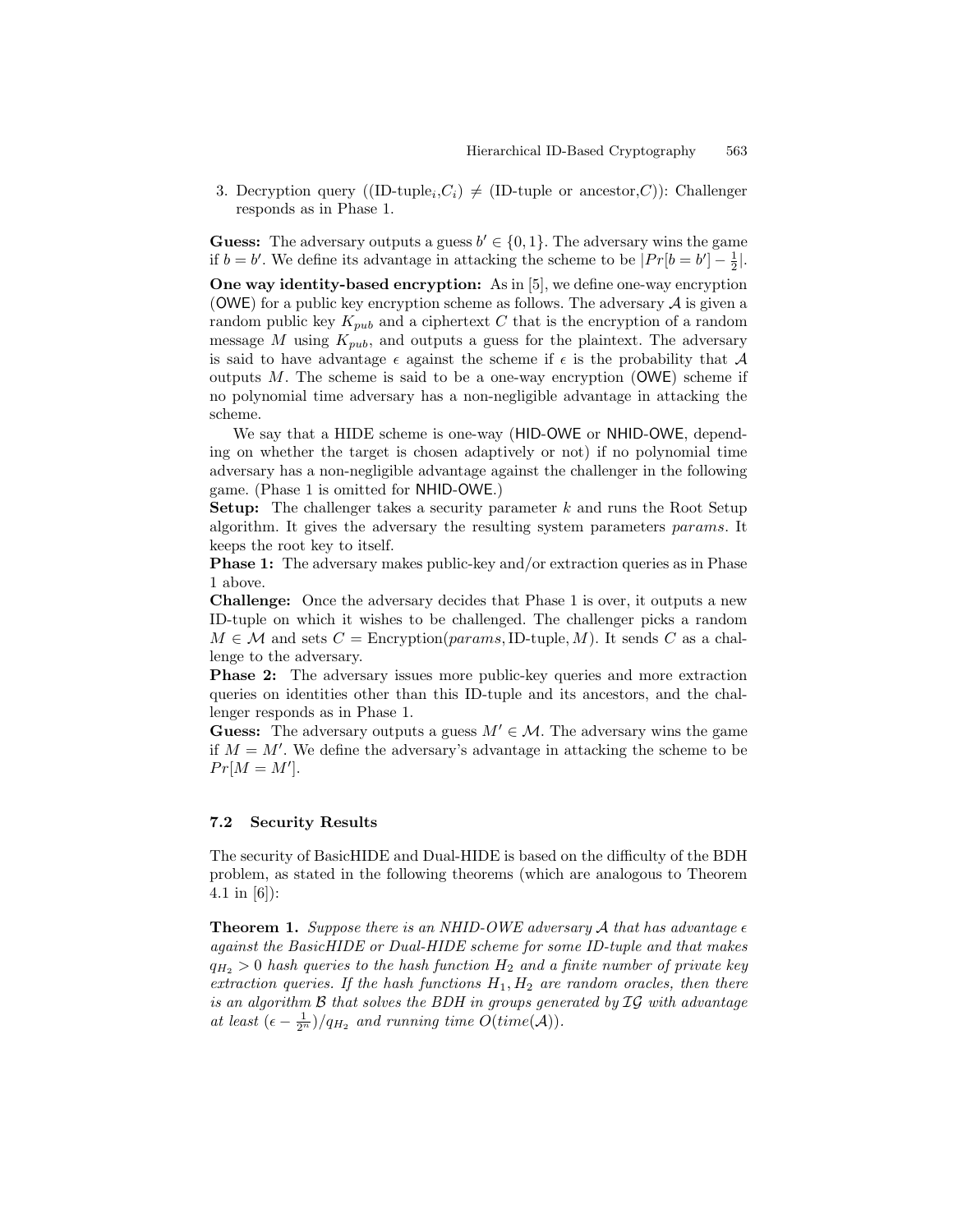**Theorem 2.** Suppose there is an HID-OWE adversary A that makes at most  $q_{H_2} > 0$  hash queries to the hash function  $H_2$  and at most  $q_E > 0$  private key extraction queries and has advantage  $\epsilon_t$  of successfully targeting a BasicHIDE or Dual-HIDE node in Level<sub>t</sub>. If the hash functions  $H_1, H_2$  are random oracles, then there is an algorithm  $\beta$  that solves the BDH in groups generated by  $IG$  with advantage at least  $(\epsilon_t(\frac{t}{e(q_E+t)})^t-\frac{1}{2^n})q_{H_2}^{-1}$  and running time  $O(time(\mathcal{A}))$ .

If  $t = O(1)$  and  $q_E$  is polynomial in the security parameter, then  $(t/e(q_E+t))^t$ is non-negligible in the security parameter, and we have a polynomial reduction from BasicPub to BasicHIDE (for adaptively-chosen-target adversaries).

With Fujisaki-Okamoto padding, these schemes can be made chosen ciphertext secure if BDH is hard in the groups generated by  $IG$ . The proof follows from Theorems 1 and 2 analogously to the way that Theorem 4.4 of [6] follows from Lemma 4.3 of [6]. Further, the security of the HIDS scheme depends only on the difficulty of the Diffie-Hellman problem in the group  $\mathbb{G}_1$ , and not on BDH. We will give security proofs in the full version of the paper.

# 8 Extensions and Observations

Improving efficiency of encryption: Levels 0 and 1 can be merged into a single (combined levels 0 and 1) root PKG. In that case,  $g = \hat{e}(Q_0, P_1)$  is included in the system parameters. This saves encrypters the task of computing the value of this pairing. However, decrypters must compute an extra pairing (as a result of being one level lower down the tree).

**Distributed PKGs:** As in Section 6 of [6], the secrets  $s_i$  and private keys can be distributed using techniques of threshold cryptography to protect the secrets and make the scheme robust against dishonest PKGs.

Concrete Schemes: For our HIDE and HIDS schemes, one can use the same elliptic curves or abelian varieties as those in [6], [7], or [15].

# 9 Conclusion

We gave hierarchical ID-based encryption (HIDE) schemes that are practical, totally collusion-resistant, and secure against chosen-ciphertext attacks. The message expansion factor and complexity of decryption grow only linearly with the number of levels in the hierarchy. We introduced a related hierarchical ID-based signature (HIDS) scheme that is especially effective when used in combination with HIDE and Dual-HIDE. This also appears to be the first paper related to ID-based cryptography that gives methods for circumventing key escrow.

Acknowledgments: We thank Jonathan Katz, Yiqun Lisa Yin, James Kempf, Anand Desai, and Satomi Okazaki for helpful conversations.